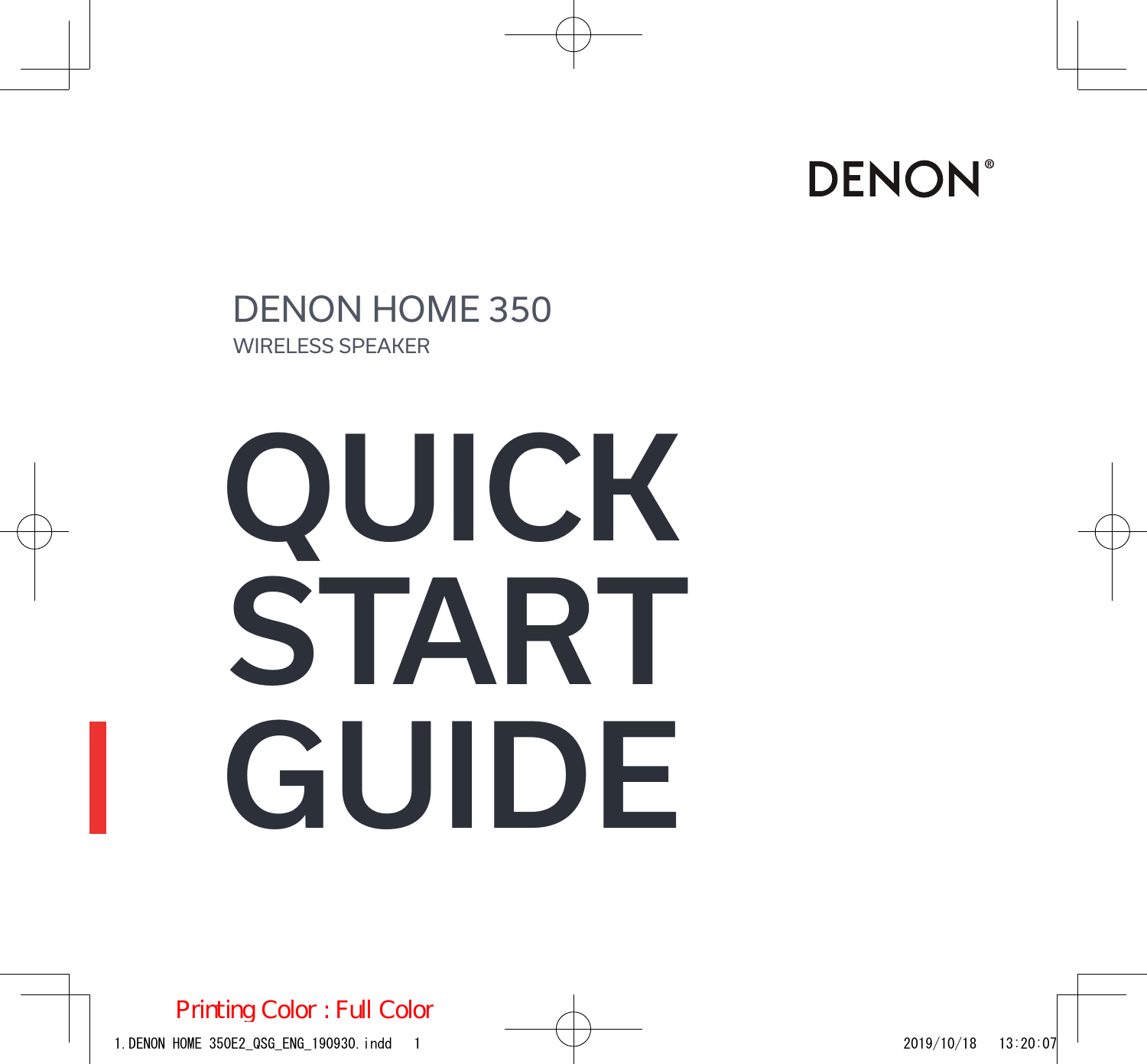# BEFORE YOU BEGIN

Make sure you have the following items in working order:



Apple iOS, Android or Kindle mobile device connected to your network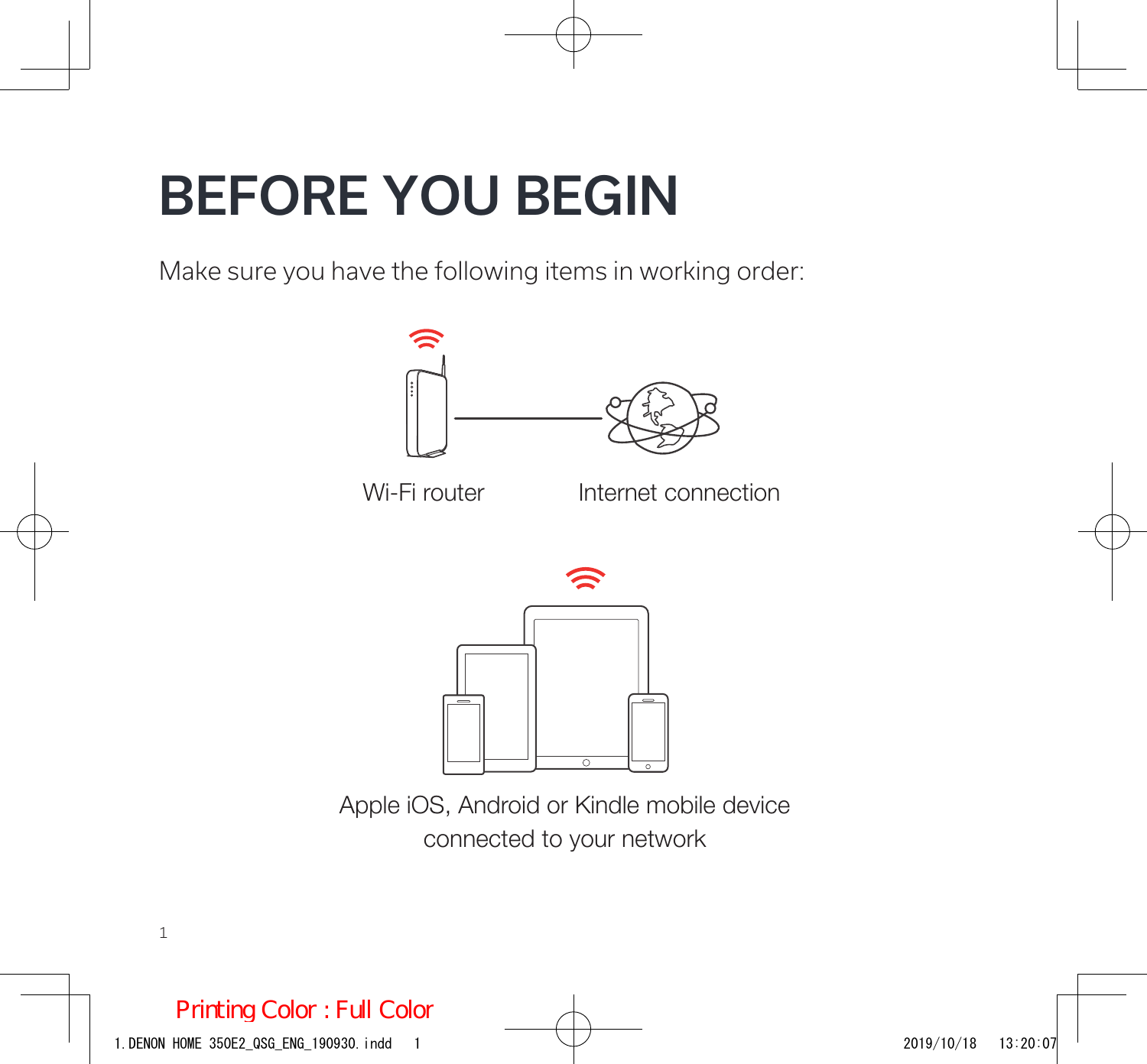# STEP 1: UNPACK

Remove the speaker and power cord from the box.

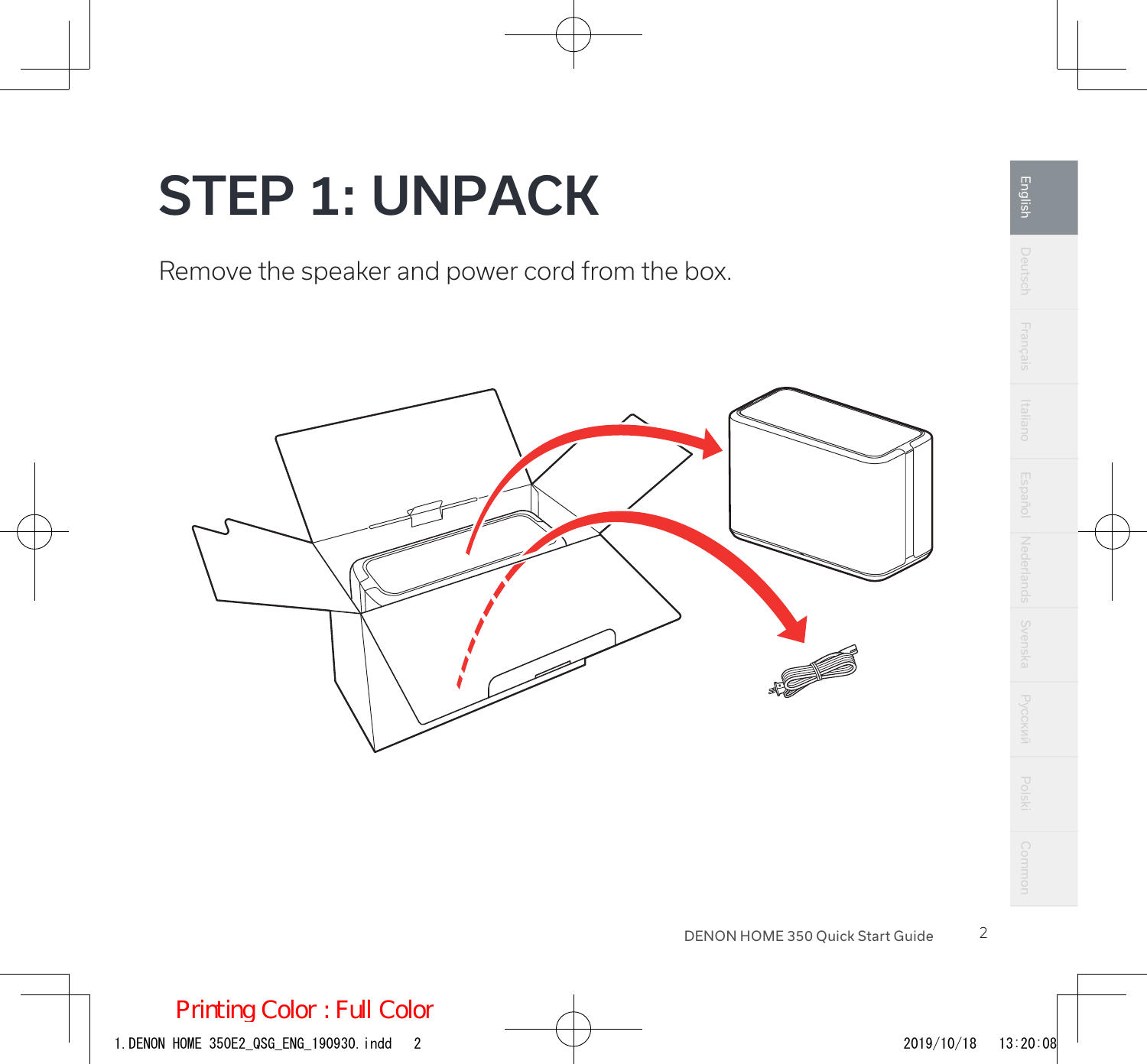# STEP 2: PLACE

Place the speaker at a convenient location in your home.

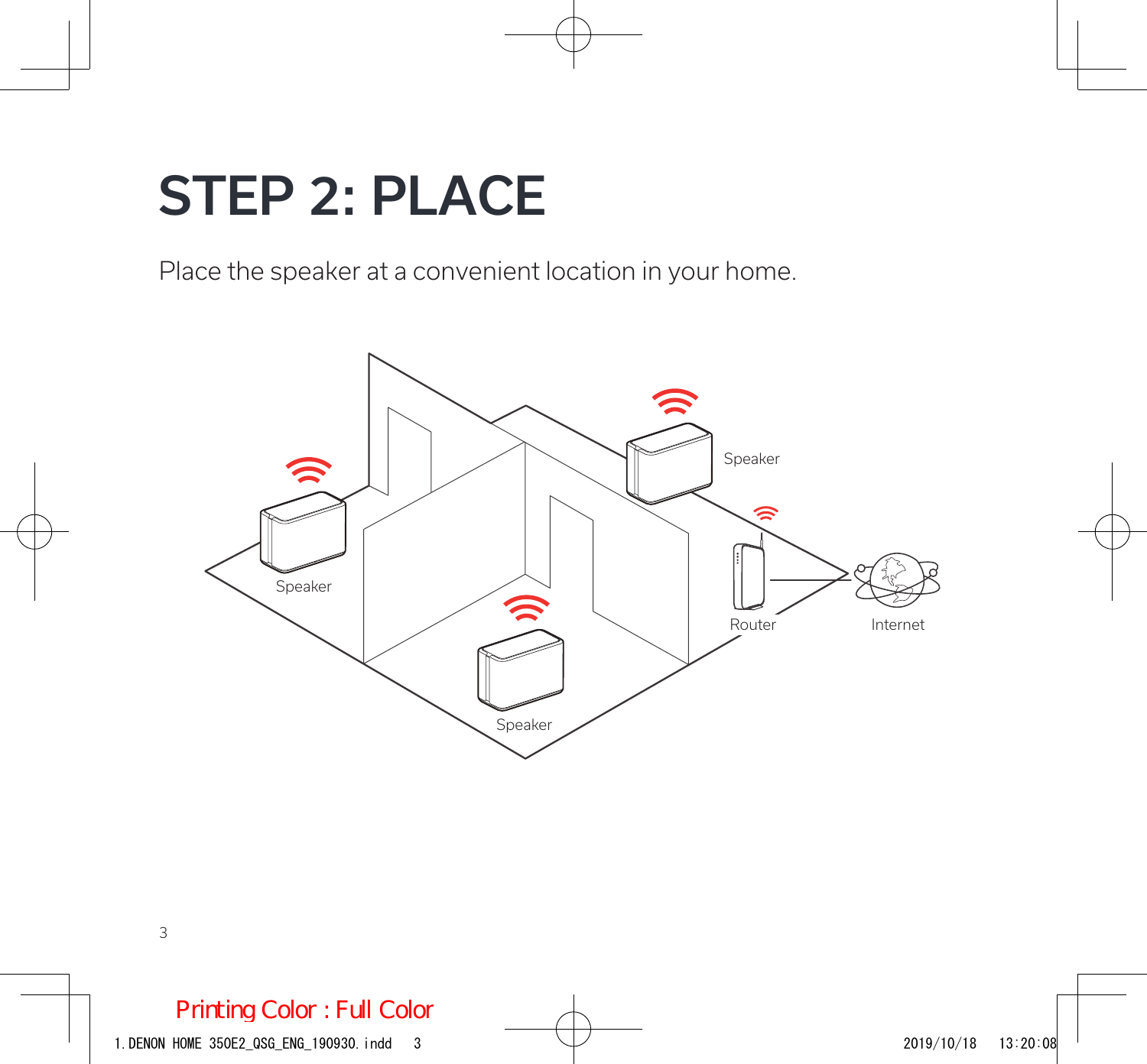# STEP 3: CONNECT

Connect the power cord to the speaker and a wall outlet.



# **OPTIONAL**

If you are connecting the speaker to a wired network, connect an Ethernet cable (sold separately) between the speaker and your router. Do not connect the Ethernet cable if you are connecting your speaker to a wireless network.

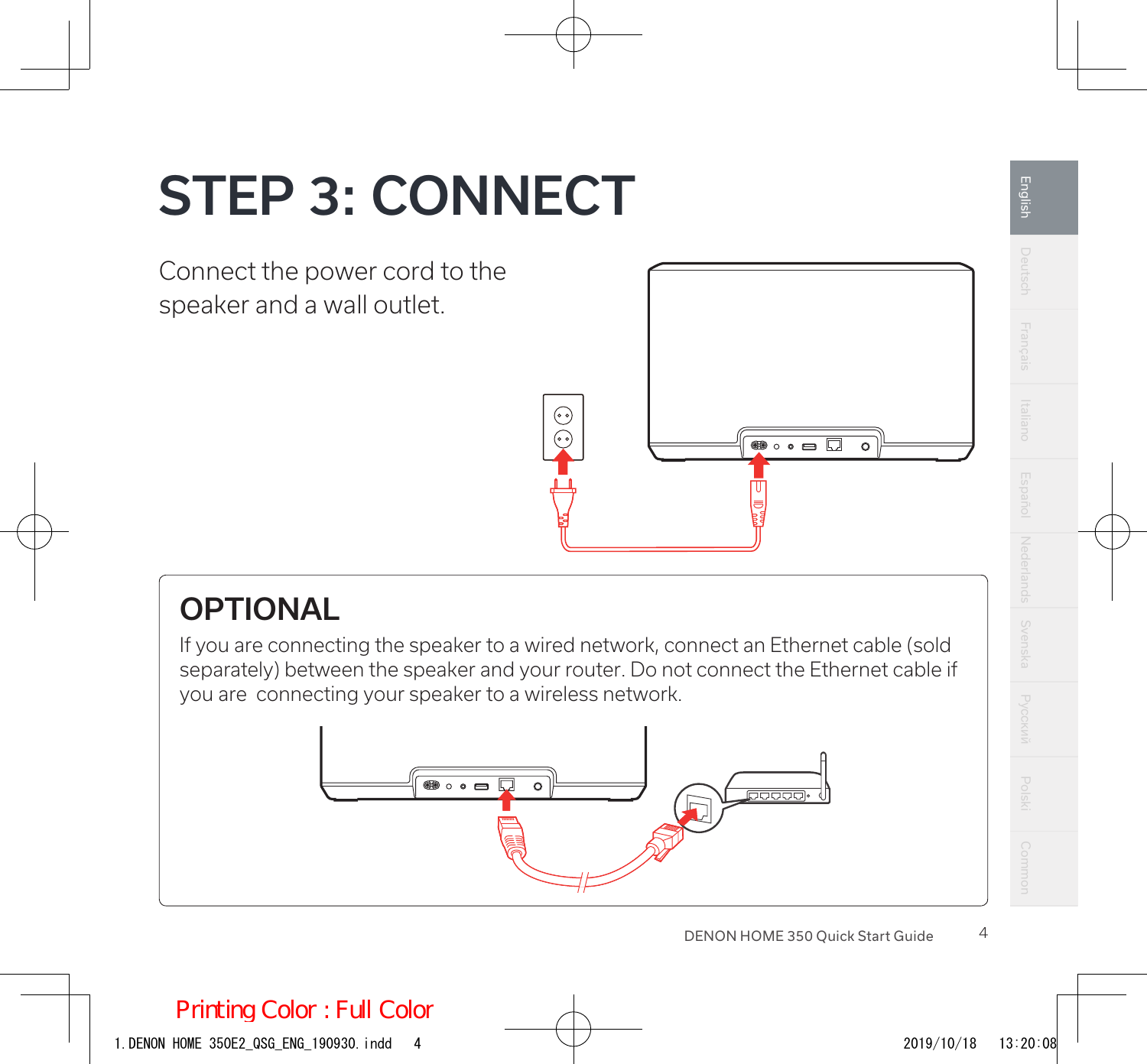# STEP 4: CONTROL

1 Download the HEOS App. 2 Go to the Apple App Store, Google Play or Amazon App Store and search for "HEOS" to download and install.

Launch the HEOS App and follow the instructions in the app.



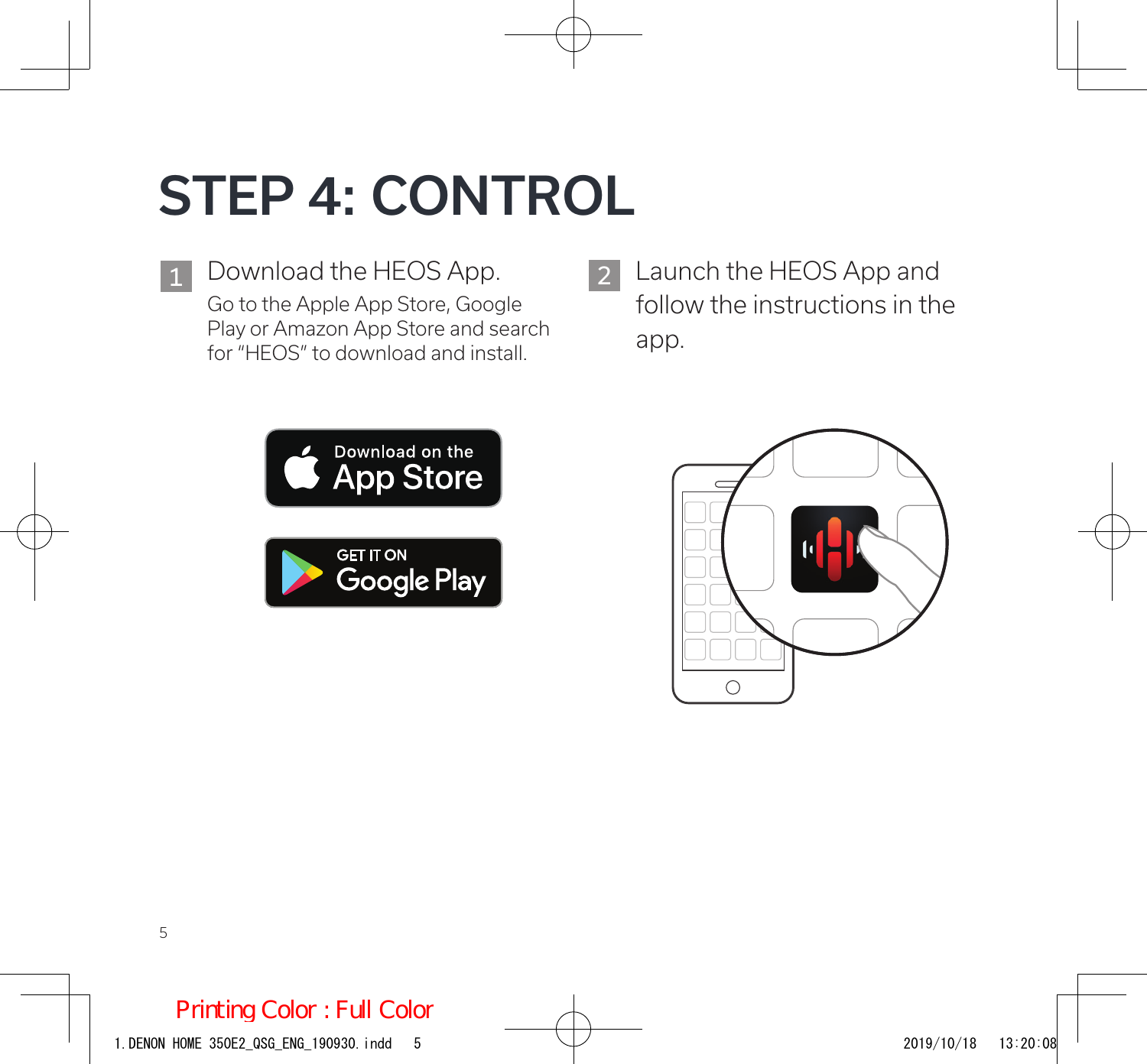# STEP 5: ADD SPEAKER



# ENJOY!

# OWNER'S MANUAL

- For more information, visit www.denon.com
- Refer to the Online Manual for other functions information and operation procedure details.

manuals.denon.com/DenonHome350/EU/EN/



**Franjsh P**olski Français Hangais Halano Español Nederlands Svenska Pycokiri Polski Polski Polski Polski Polski

English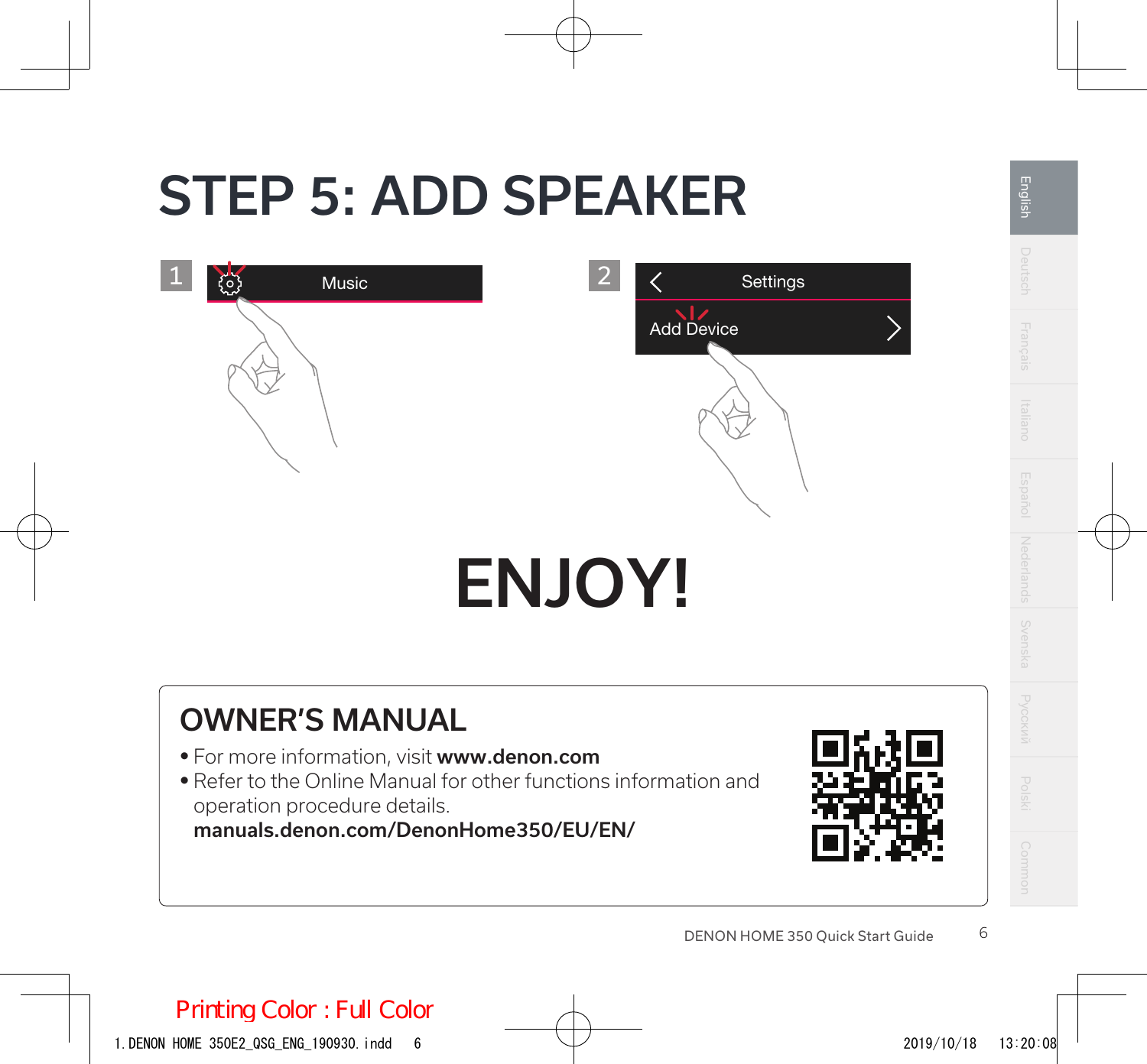# BASIC TROUBLESHOOTING

### My speaker won't connect to my network

- Make sure your mobile device is connected to your wireless network before setting up your speaker.
- Alternatively, you can connect your speaker to your network router using an Ethernet cable sold separately. Once connected via Ethernet, the HEOS App should recognize the speaker and you can manually move it to your wireless network using "Settings" - "My Devices" - "(Device Name)" - "Advanced" - "NETWORK SETTINGS".

#### Music cuts out or delays sometimes

- Make sure your Internet connection is operating correctly.
- If you are sharing your network with other users or devices, they may be using most of your bandwidth (especially if they are streaming video).
- Make sure your speakers are within range of your wireless network.
- Make sure your speakers are not located near other electronic devices that could interfere with it's wireless connectivity (like microwave ovens, cordless phones, TVs, etc…)

### Streaming music from your mobile devices using Bluetooth

- Activate the Bluetooth setting on your mobile device.
- Press and hold the Bluetooth button ( $\bigcirc$ ) located on the back of the speaker for about 3 seconds, until the status light on the front flashes green.
- Select "Denon Home 350" from the list of available Bluetooth speakers from your mobile device.
- Play music using any app on your device and the sound will now play from the speaker.

### I hear distortion when using the AUX input

• The analog output signals from some sources can be fairly strong. If the input level of the source device is turned up high, it could overload the inputs of the speaker. This is unlikely to cause damage, but can cause distorted sound. Initially, set the volume of the source to a medium – low level, then turn it up as needed. If you hear distortion, turn down the device's volume control.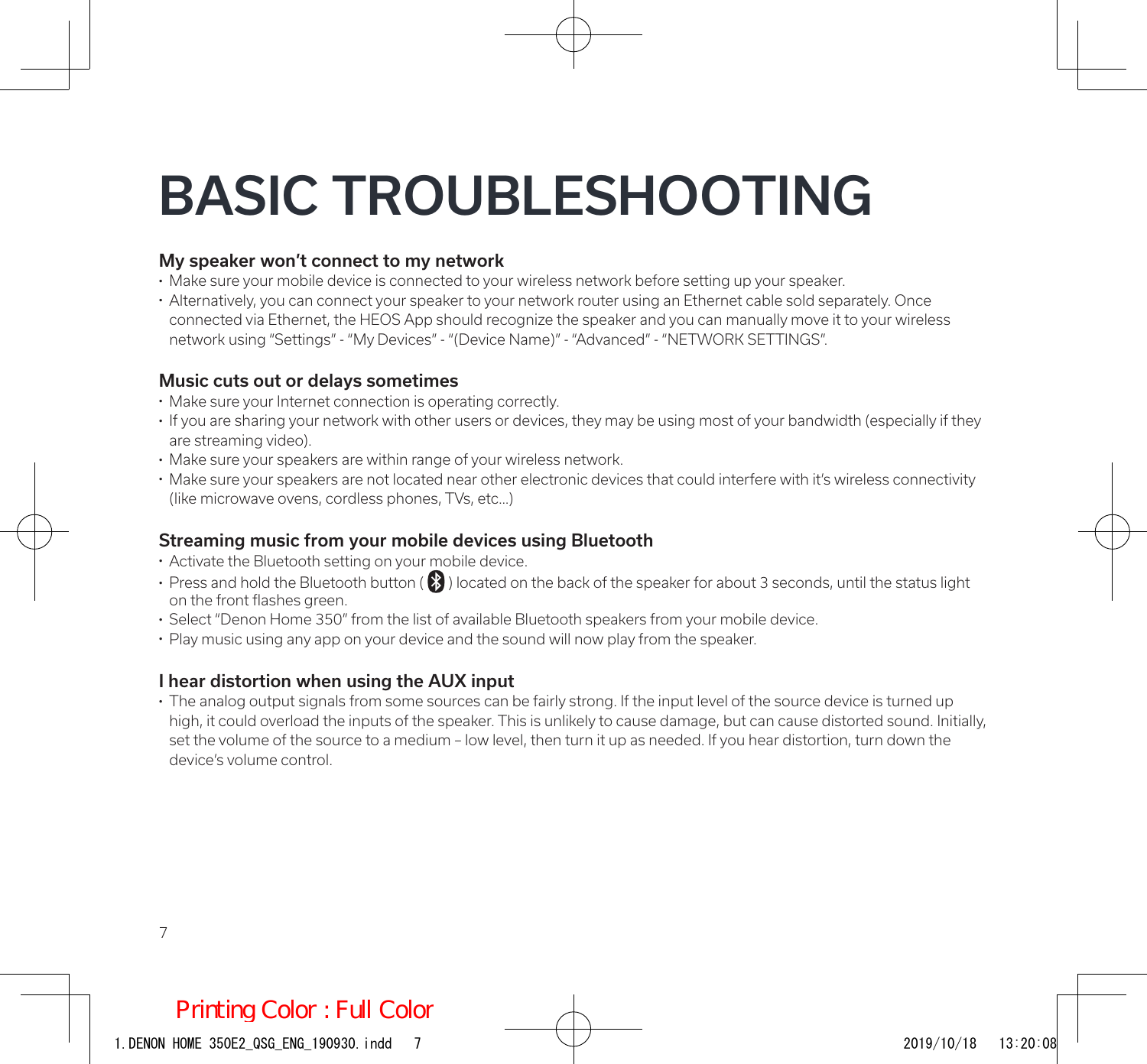### I hear a delay when using the AUX input with my TV

- If you are connecting the AUX input with your cable or satellite box for enjoying TV audio through multiple speakers, you may hear a delay between when you see someone speak and when you hear the audio. This is because the HEOS system must buffer the audio before it sends it out to the speakers so that it arrives at all speakers at the same time.
- You can avoid this delay by listening only to the speaker which is directly connected to the set top box.

### Connecting to a network using WPS

- If your wireless router support WPS (Wi-Fi Protected Setup™) your speaker can optionally connect to your network using the "Push Button" method by following these steps:
	- 1. Press the WPS button on your router.
	- 2. Within 2 minutes, press and hold the CONNECT button on the rear panel of the speaker for 3 seconds.
	- 3. The LED on the front of the speaker will flash green for several seconds as it connects to your router.
	- 4. When the connection is complete, the LED on the front of the speaker will turn solid blue.

### Resetting your speaker

- Resetting your speaker will clear out the wireless network settings, EQ, and name but retain it's current software.
- You will have to use "Settings" "Add Device" to reconnect the speaker to your home network before it can be used.
- To reset your speaker, press and hold the CONNECT and Bluetooth ( $\bigcirc$ ) buttons on the rear panel of the speaker for 5 seconds until the front LED begins to flash amber.

The HEOS App and brand is not affiliated with any manufacturer of any mobile device.

HEOS and the HEOS logo are trademarks or registered trademarks in the US and/or other countries.

Apple and the Apple logo are trademarks of Apple Inc., registered in the U.S. and other countries. App Store is a service mark of Apple Inc. Google Play is a trademark of Google Inc.

Amazon, Kindle, Echo, Alexa, Dash, Fire and all related logos are trademarks of Amazon.com, Inc. or its affiliates.

Wi-Fi Protected Setup™ logo is trademark of Wi-Fi Alliance.

The Bluetooth® word mark and logos are registered trademarks owned by Bluetooth SIG, Inc. and any use of such marks by D&M Holdings Inc. is under license. Other trademarks and trade names are those of their respective owners.

All other trademarks are the property of their respective owners.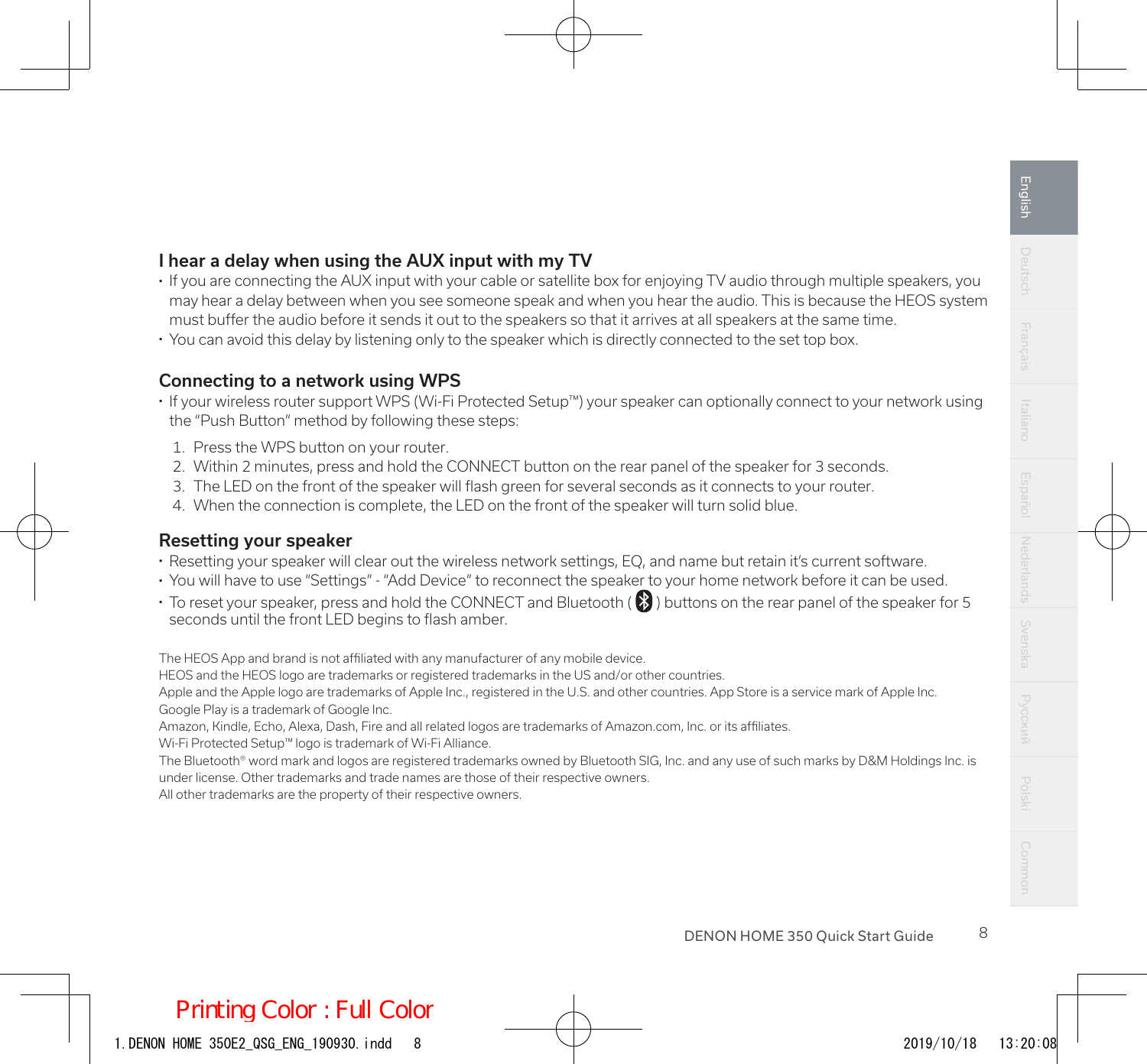# CONTACT Denon € 00800-43674357

### EN

#### FREE HELPLINE

We hope you will enjoy your Denon product for years to come. If you ever have any questions or need any support, just get in touch. We are happy if you are happy.

The free HEOS helpline (English) is currently available in the United Kingdom, Ireland, Sweden, Norway, Denmark and Finland.

For more information visit www.denon.eu/support



#### GRATIS HULPLIJN

We hopen dat u jarenlang zult genieten van uw Denon-product. Als u vragen heeft of ondersteuning nodig heeft, neem dan gewoon contact op. Als jij blij bent, zijn wij dat ook.

Hulplijn is beschikbaar in Nederland, België en Luxemburg.

Meer informatie is te vinden op www.denon.eu/support



#### KOSTENFREIER SUPPORT

Wir hoffen, Sie werden viele Jahre lang Vergnügen an Ihrem Denon-Produkt haben. Falls Sie zu irgendeinem Zeitpunkt Fragen haben oder Unterstützung benötigen, zögern Sie nicht, uns zu kontaktieren.

Die kostenfreie Rufnummer für den deutschsprachigen Support steht Ihnen in Deutschland, Österreich und der Schweiz zur Verfügung.

Weitere Informationen erhalten Sie unter www.denon.eu/support

### OTHER REGIONS / AUTRES PAYS

For support options in other countries than those mentioned above, please visit www.denon.eu and choose your country.

Pour connaître les options de support dans d'autres pays, par avance merci de vous connecter dans notre site www.denon.eu puis sélectionner votre pays.

### ES

#### TELÉFONO GRATUITO DE AYUDA (DISPONIBLE EN ESPAÑA)

Encontrarás las respuestas a las preguntas más frecuentes y más información en www.denon.eu/support



#### BEZPŁATNA INFOLINIA (DOSTĘPNA W POLSKA)

Odpowiedzi na najczęściej zadawane pytania i bardziej przydatne informacje można znaleźć pod adresem www.denon.eu/support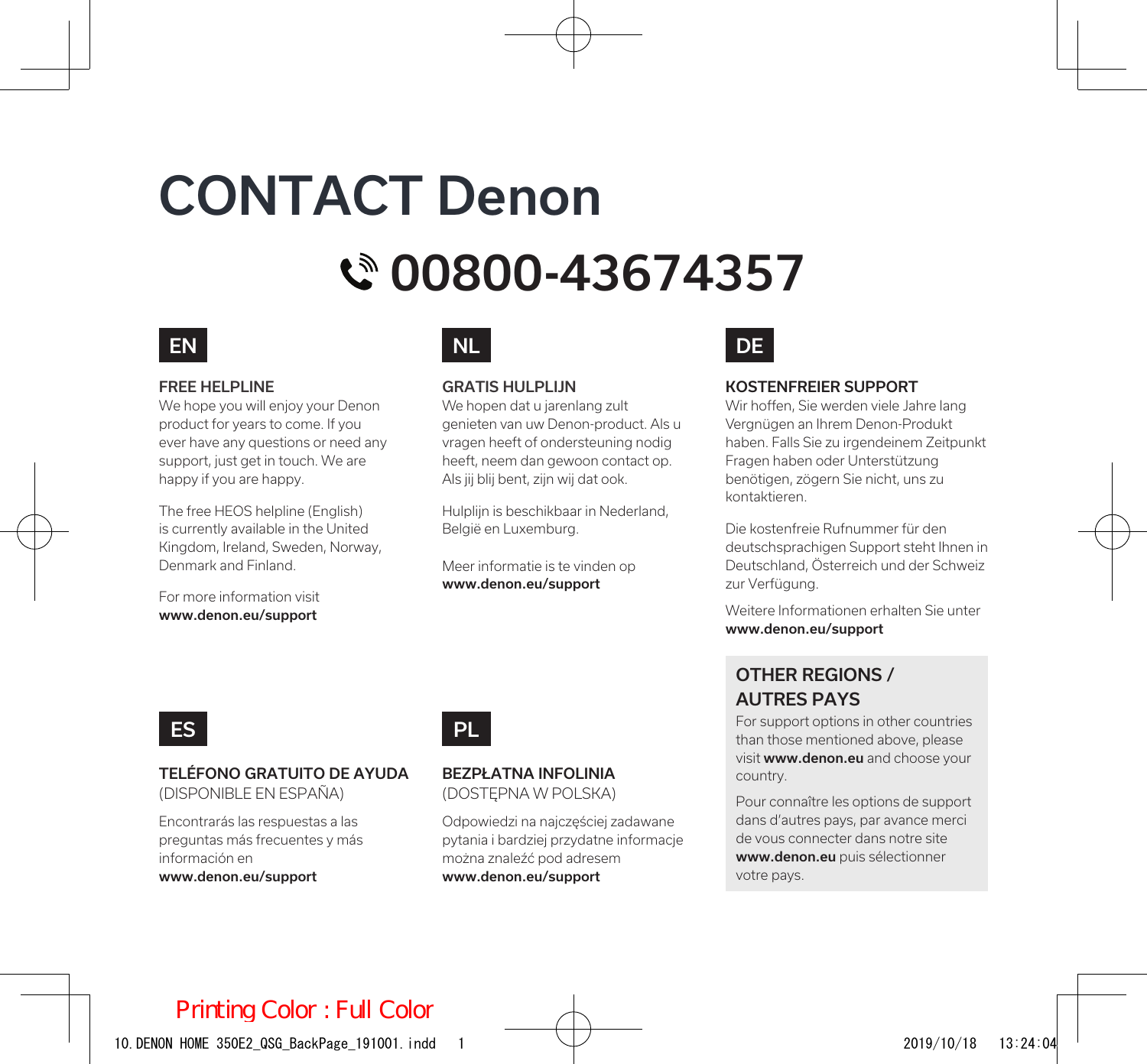| <b>Lindilish</b><br>1 |
|-----------------------|
| <b>LDSTIGO</b>        |
| ĩ<br>۱<br>-rancals    |
| <b>OUBIBITION</b>     |
| <b>LSDanoi</b><br>۱   |
| Nederlands<br>l       |
| <b>SVensk</b><br>ô    |
| ÿ<br><b>VICCK VIV</b> |
| Polski                |
| Common                |